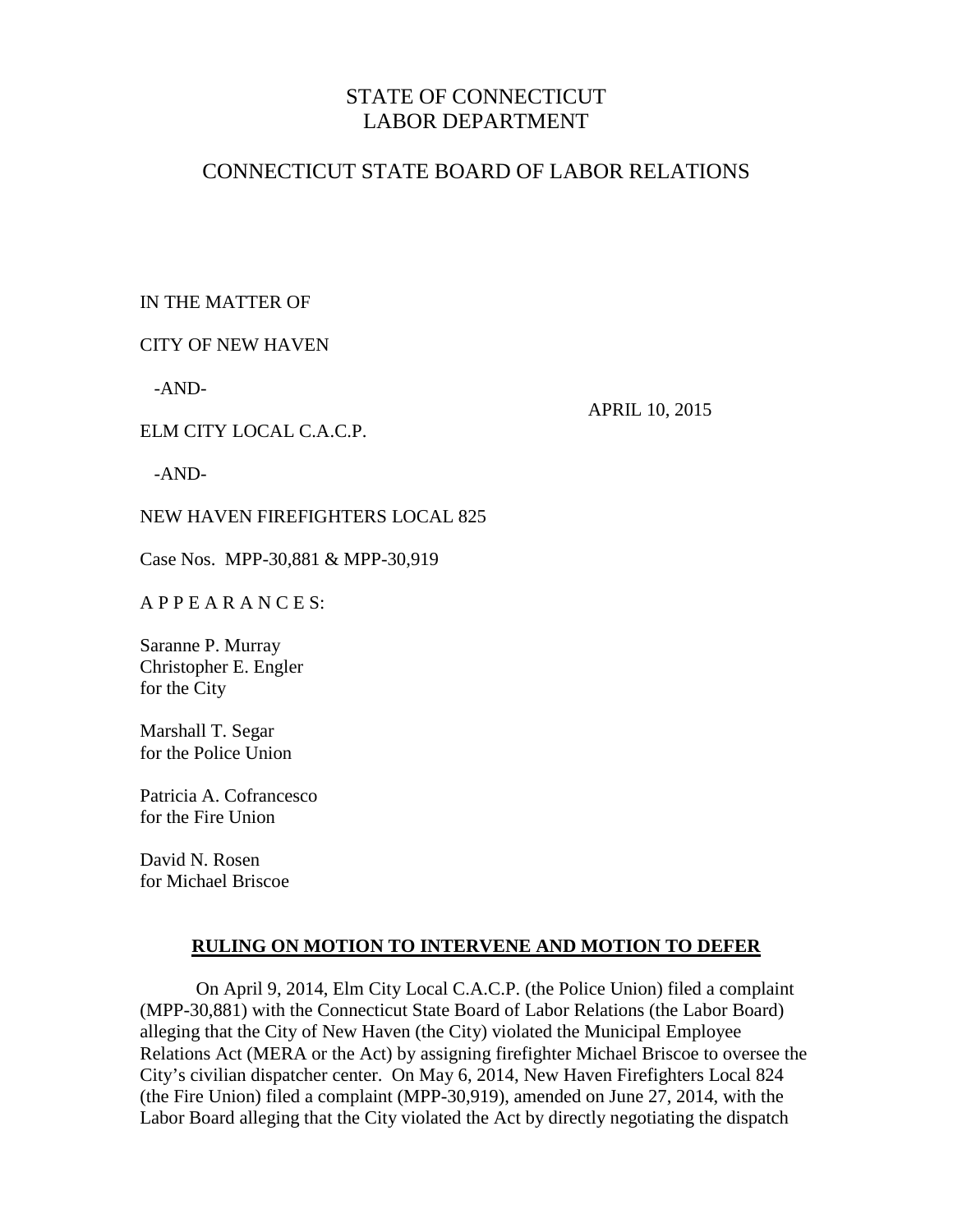center assignment with Briscoe. Both cases were consolidated by notice dated June 12, 2014.

On June 23, 2014, Briscoe filed a motion to intervene claiming an interest on the basis of the remedy sought by the Fire Union in Case No. MPP-30,919. On September 3, 2014, the City filed a motion to defer hearing in both cases pending resolution of a quo warranto civil action commenced by the Fire Union in superior court concerning the dispatch center assignment. All parties were given an opportunity to submit briefs in response to Briscoe's petition and the City's motion.

#### **DISCUSSION**

The Fire Union seeks an order requiring the City to cease and desist from effecting Briscoe's transfer until the matter has been negotiated with the Union. Given the record before us we find that the requested intervention is consistent with the policies of the Act and so we grant Briscoe's petition. *See*, *e.g.*, *City of Bristol*, Decision No. 3876 (2002).

The Fire Union's quo warranto action alleges that Briscoe's assignment violated Article III, Sec. 2A(5) of the City's charter and Briscoe has removed the matter to federal district court alleging that the quo warranto action is retaliation for exercise of rights protected under 42 U.S.C. § 1981 and 42 U.S.C. § 2000e et seq. Given our statutory jurisdiction over alleged violations of the Act, including improper direct dealing, we find that there does not exist a probability that the action pending in district court will resolve the matters pending before the Labor Board and so we deny the City's motion for deferral. *See*, *e.g.*, *Town of Wilton*, Case No. MPP-23,463 (2003) (Procedural Order).

#### **ORDER**

By virtue of and pursuant to the power vested in the Connecticut State Board of Labor Relations by the Municipal Employee Relations Act, it is hereby

#### **ORDERED** that:

1. The petition to intervene filed by Michael Brisco in Case No. MPP-30,919 is **GRANTED**.

2. The Motion for Deferral filed by the Town in Case Nos. MPP-30,881 & MPP-30,919 is **DENIED**.

#### CONNECTICUT STATE BOARD OF LABOR RELATIONS

Patricia V. Low Patricia V. Low Chairman

Wendella Ault Battey Wendella Ault Battey Board Member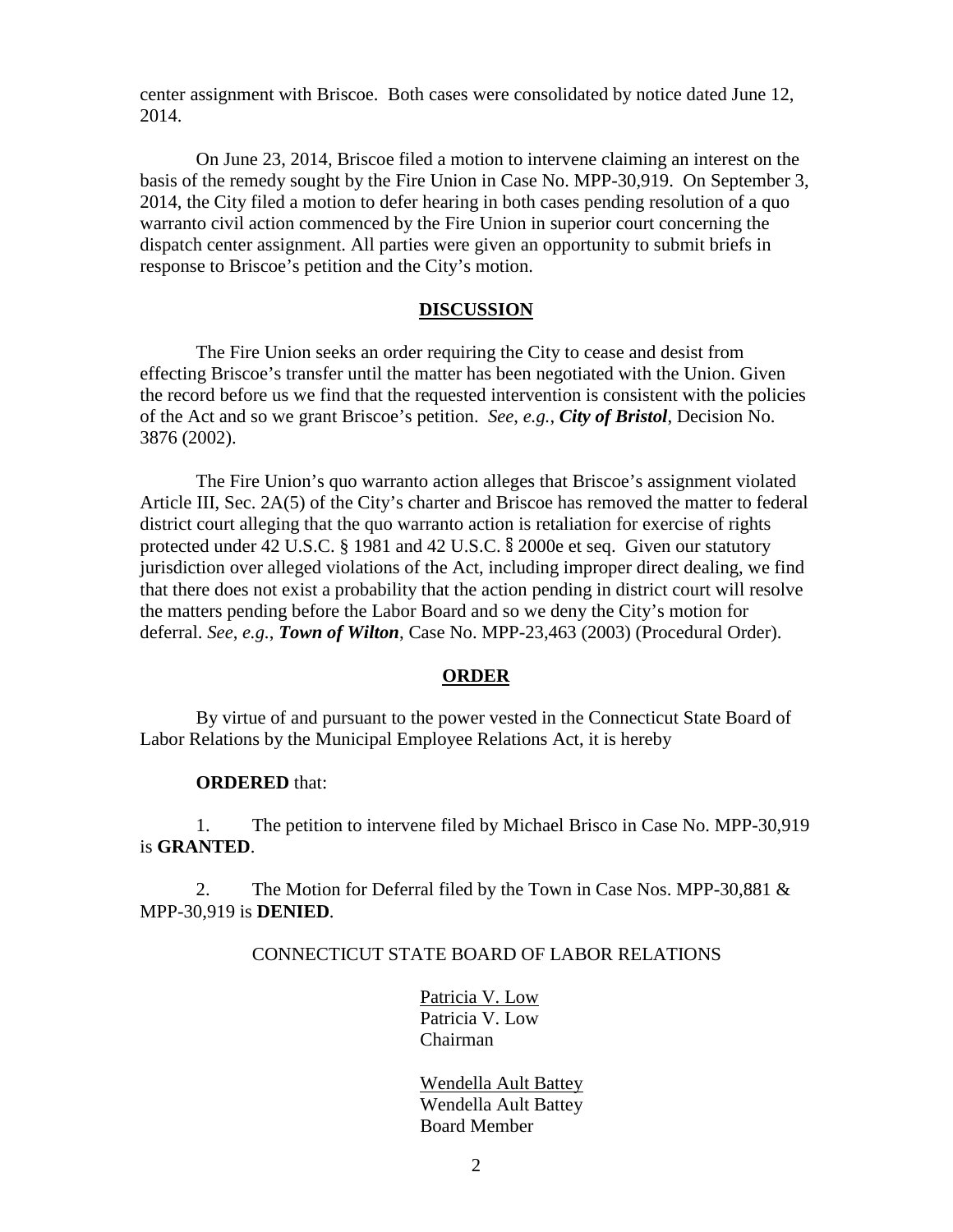Barbara J. Collins Barbara J. Collins Board Member